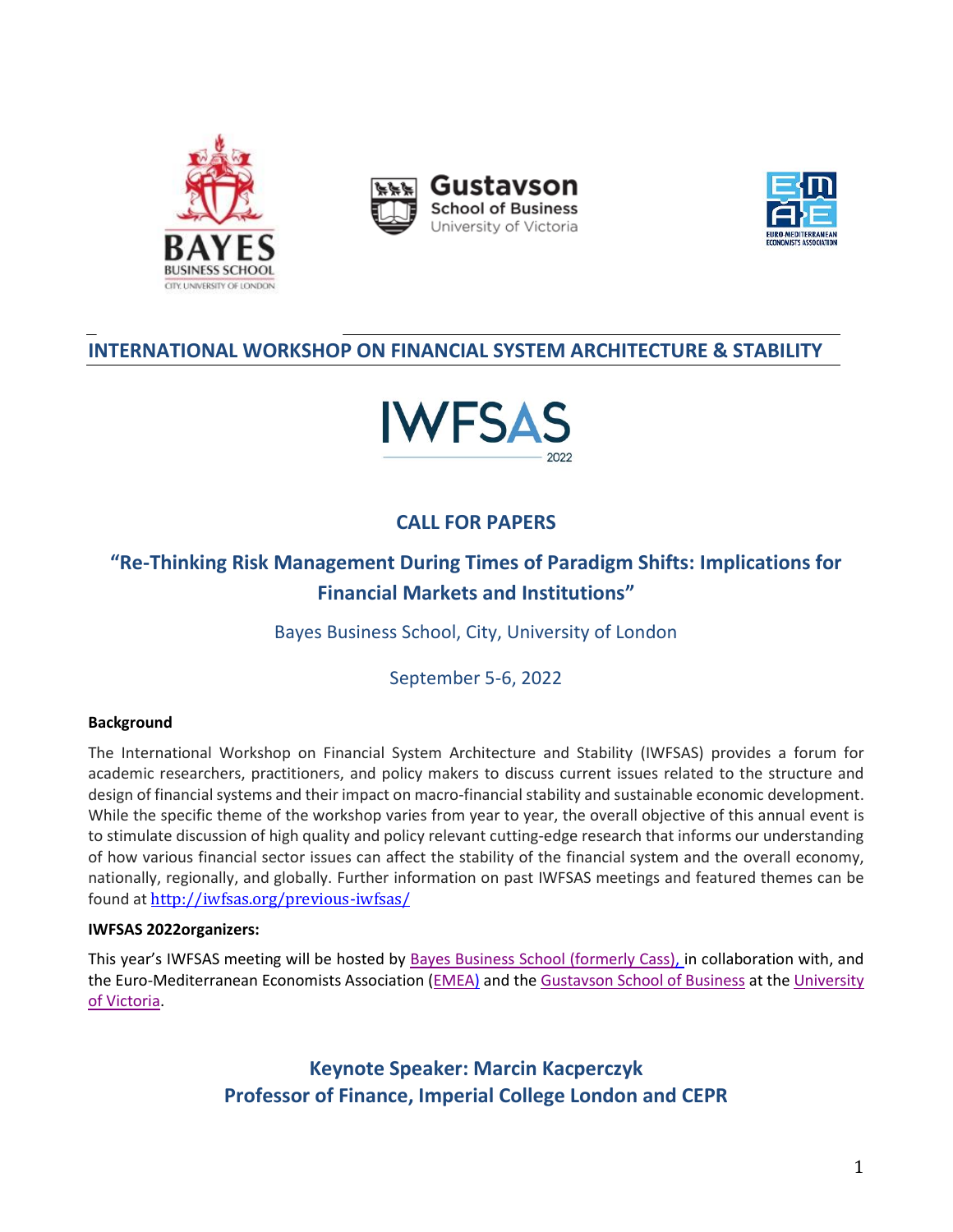# **Aim and Topics**

The Seventh IWFSAS conference offers leading academics, practitioners, and policymakers the opportunity to discuss innovative research on a range of topics related to novel risks for financial institutions and markets, from the increased geopolitical risks to the post- COVID-19 pandemic recovery and climate-related financial issues.

As the world emerges from a global pandemic and steps into rising political tensions, risk management must address the shifting nature of business volatility. The changes likely to affect risks and their management in the coming years will arise from different contexts: demography and societal changes, the environment, technological innovation, and changes in socioeconomic structures including rising inequalities. These will reshape the conventional paradigms and create new ones, modify financial institutions vulnerability to risks, transform the channels through which risk spread, and alter government, investors, and corporate responses. For example, the COVID-19 pandemic has led governments to introduce unprecedented fiscal and monetary stimulus packages. While similar measures were used to fight past crises, such as the Global Financial Crisis of 2008/09, the scale of current interventions are unprecedented. The COVID-19 pandemic has also highlighted the interconnectivity of risks. Indeed, long-tail risks have become an important part of the risk landscape.

Governments responses to the climate crisis, for example the imposition of higher carbon taxes, or outright bans on certain industries such as coal, or simply increased regulatory pressures on high emissions industries, are necessary to tackle climate change but will also create a significant transition risk for companies and investors alike. Demographic changes and migration have macroeconomic and fiscal implications and will affect savings and the pension industry, leading to challenges to its sustainability. The emergence of new technologies and new players will lead to increased competition but also fuel a new generation of investments for households and businesses. Finally, increased geopolitical risks will disrupt supply chains and international trade, leading to new risks emerging in commodities markets, FX, and global payments. For example, the recent political crisis in Europe has already resulted in massive business disruptions with hundreds of companies and investors worldwide forced to take immediate action with respect to their operations in Russia, adding to other concerns about rising inflation, dealing with ongoing supply chains disruption, in addition to a refugee crisis.

This call for papers invites submissions of high-quality **unpublished** manuscripts on topics related to the impact of new risks on the financial sector, including, but not limited to:

- Climate risk and asset pricing
- **EXECT** Climate stress testing; Climate-related financial disclosures, reporting and other regulatory issues
- Central banks and the greening of the financial sector
- Post-pandemic recovery and green stimulus policies
- Geopolitical risks and impact on financial markets
- Monetary policy in the post-COVID recovery
- ESG risks and sovereign and corporate credit spreads
- Debt sustainability and international cooperation for debt relief
- Insurance, banking & pension funds exposure to novel risks
- Impact investing and other sustainable finance trends
- Nature-related financial risks and opportunities
- Corporate strategies towards transition and physical risks of climate change
- Corporate social responsibility in the post-pandemic world and rising political tensions
- Financial innovation and the U.N. Sustainable Development Goals (SDGs)
- Financial inclusion and technological change
- Gender, race and the role of financial institutions and markets
- Shareholder engagement vs divestment related to ESG issues
- Sustainability and stability of financial systems
- Emerging business models and asset classes
- Novel lending technologies and risk management
- Rising inequalities, supply chain disruptions and impact on financial sector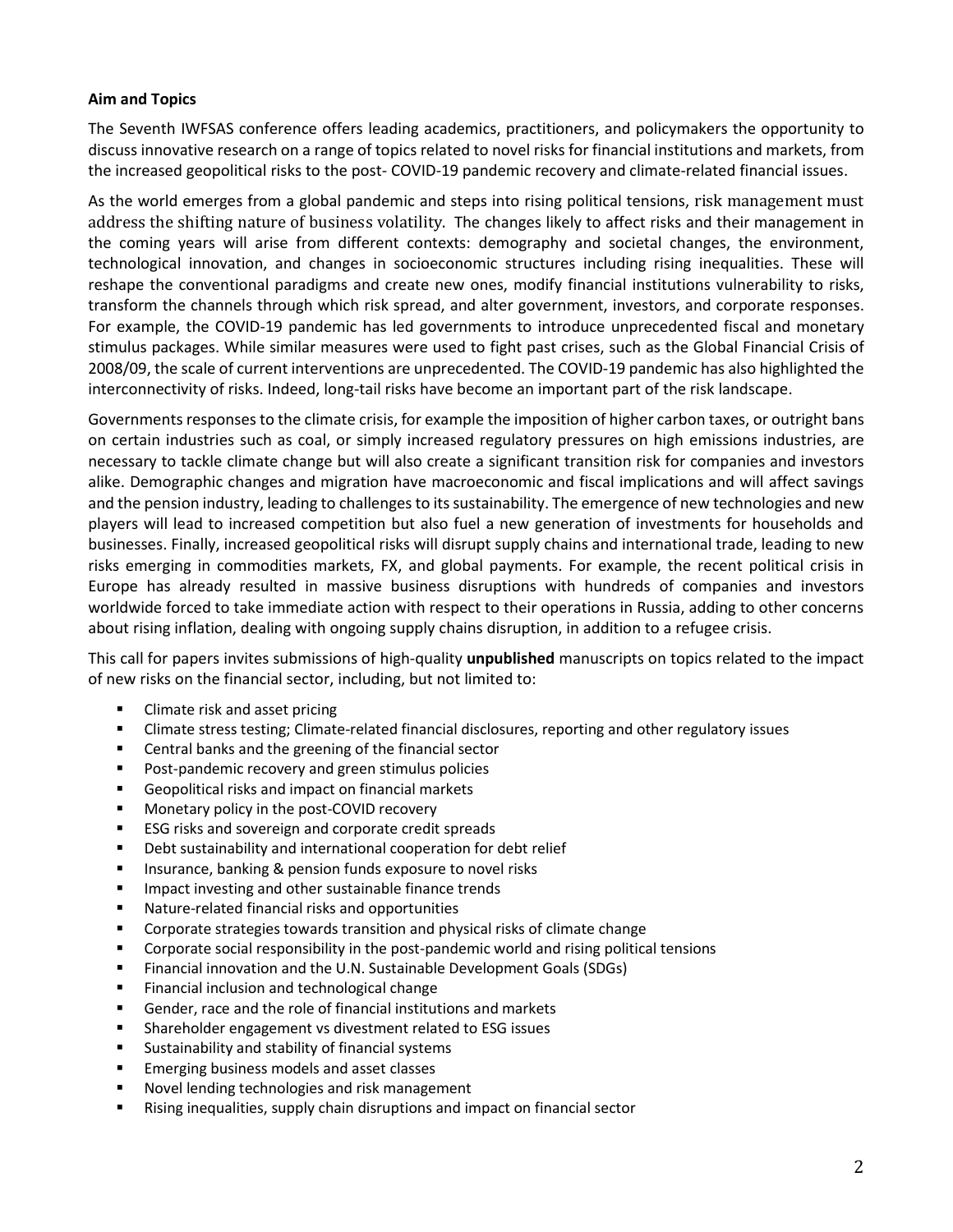We welcome both theoretical and empirical contributions on the above topics, **in addition to other more general topics** that relate to the structure and stability of the financial system

#### **Program Co-chairs**

**Rym Ayadi** EMEA & Bayes Business School City, University of London [rym.ayadi@city.ac.uk](mailto:rym.ayadi@hec.ca) 

**Barbara Casu** Bayes Business School City University of London [b.casu@city.ac.uk](mailto:b.casu@city.ac.uk)

**Vasso Ioannidou** Bayes Business School City University of London Vasso.Ioannidou.3@city.ac.uk

**Basma Majerbi** Gustavson School of Business university of Victoria [majerbi@uvic.ca](mailto:majerbi@uvic.ca)

#### **Local Organizing Committee**

**Angela Gallo** Bayes Business School City University of London [angela.gallo.1@city.ac.uk](mailto:angela.gallo.1@city.ac.uk)

**Francesc Rodriguez-Tous** Bayes Business School City University of London [Francesc.Rodriguez-](mailto:Francesc.Rodriguez-Tous@city.ac.uk)[Tous@city.ac.uk](mailto:Francesc.Rodriguez-Tous@city.ac.uk)

#### **Cristina Grande Herrera**

Bayes Business School City University of London Grande Herrera, Cristina [Cristina.Grande-Herrera@city.ac.uk](mailto:Cristina.Grande-Herrera@city.ac.uk)

## **Scientific Committee**

Toni Ahnert, European Central Bank Kevin Andrew, Gustavson School of Business, University of Victoria Christina Atanasova, Beedie School of Business, Simon Fraser University Rym Ayadi, Bayes Business School, City, University of London James Barth, Auburn University & Milken Institute Thorsten Beck, Florence School of Banking and Finance, European University Institute Sami Ben Naceur, International Monetary Fund Jose Berrospide, Board of Governors of the Federal Reserve System Paola Bongini, Università di Milano-Bicocca Arnoud Boot, University of Amsterdam Narjess Boubakri, American University of Sharjah Barbara Casu, Bayes Business School, City, University of London Ines Chaieb, University of Geneva Ralph Chami, International Monetary Fund and Rebalance Earth Susan Christoffersen, Rotman School of Management, University of Toronto Martin Cihak, International Monetary Fund Doriana Cucinelli, Università di Parma Meryem Duygun, Nottingham University Merwan Engineer, University of Victoria Vihang Errunza, Desautels Faculty of Management, McGill University Giovanni Ferri, LUMSA University, Rome Angela Gallo, Bayes Business School, City, University of London Ron Giammarino, Sauder School of Business, University of British Columbia Claudia Girardone, Essex Business School, University of Essex Cristina Grande Herrera, Bayes Business School, City, University of London Iftekhar Hasan, Fordham University Vasso Ioannidou, Bayes Business School, City, University of London Panu Kalmi, University of Vaasa